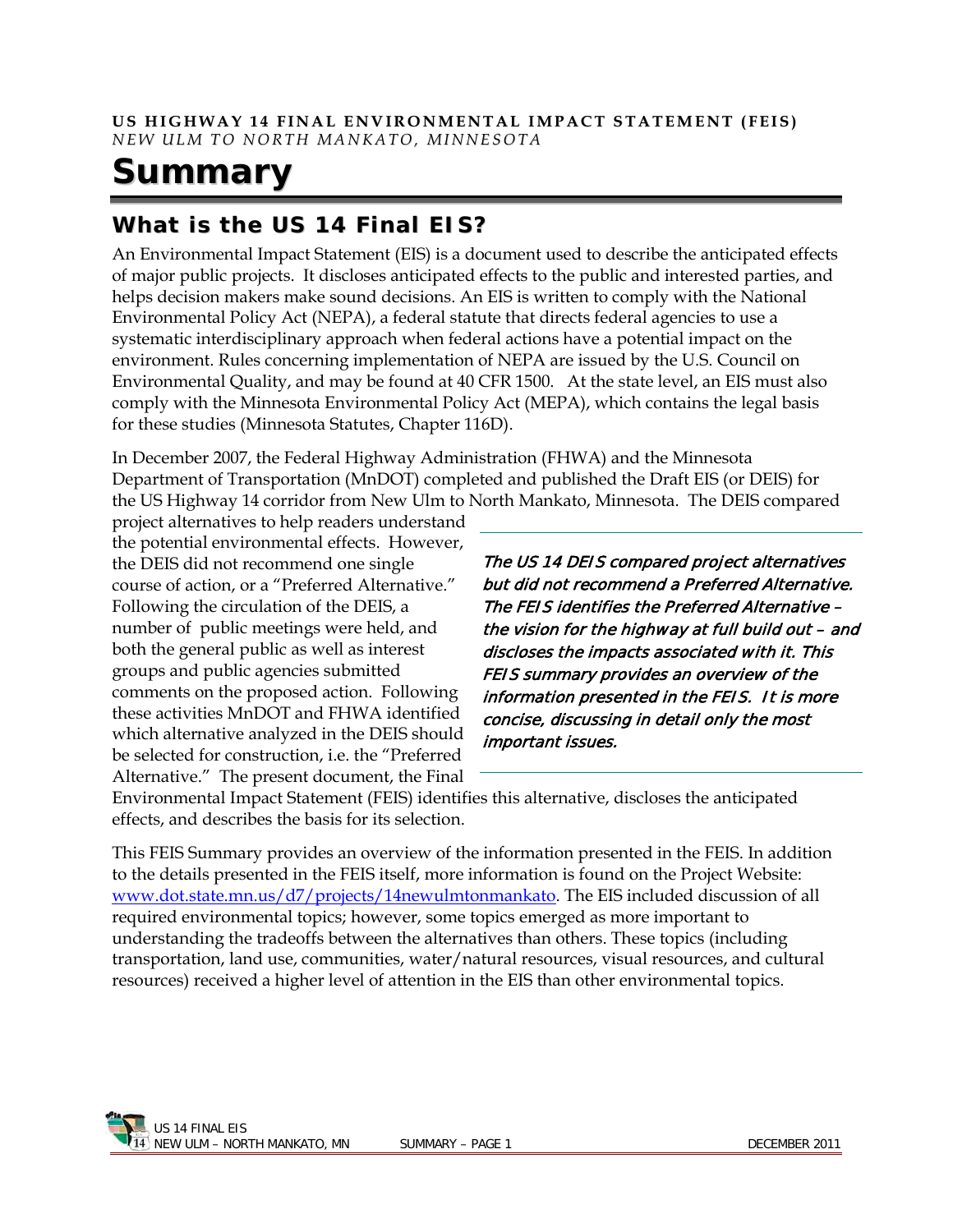# **Where is the project?**

The project is located about 70 miles south-southwest of the Minneapolis-St. Paul, Minnesota metropolitan area between the cities of New Ulm and North Mankato in Brown and Nicollet Counties. The cities of Courtland and Nicollet are along the 22.5 mile route.

# **What is proposed?**

The project involves upgrading the existing 2-lane highway to a 4-lane divided expressway. This may include interchanges or other improved intersection designs at major state highway and county road intersections as well as at-grade intersections at other public roads. The proposed upgraded highway will follow the existing route except for proposed bypasses of Courtland and Nicollet. The design will follow applicable standards for new construction of a rural expressway in flat to rolling topography with a 70 mph design speed.

# **Why is the project needed?**

Improvements to US 14 will address a variety of traffic operational problems that were documented in the *14 West Interregional Corridor Management Plan* (June 2003). These include variations in design through the corridor, safety problems, limited capacity to convey traffic, and highway design deficiencies. Improving the highway will also enhance the corridor's interregional trade function and respond to governmental and public support for improvements to US 14. These issues are discussed below and in depth in Section 1 of the FEIS.

### System Continuity

- The EIS study area (between New Ulm and North Mankato) is the only part of the designated US 14 interregional corridor (from New Ulm to Rochester) not already upgraded or approved for upgrading to a four lane highway.
- Within the project area highway design characteristics are inconsistent, ranging from a main street design with numerous accesses in Courtland to standard, rural two-lane design with spot intersection improvements such as turn lanes and acceleration lanes.

### Safety Deficiencies and Needs

- Crash rates at the most heavily used intersections exceed statewide averages. The US 14/MN 15/CR 21 intersection is the biggest concern with a history of fatalities and severe injury crashes. The intersections with CR 37, MN 99, and MN 111/CR23 are also crash problem areas.
- Lack of passing zones which results in drivers taking risks to pass in the limited space allowed. These lead to more crashes, including head-on and sideswipe crashes which accounted for 22% of crashes between 2007 and 2009.

### Capacity Deficiencies and Needs

- A forecasted increase in traffic congestion for the entire corridor resulting from high traffic volumes, a high percentage of trucks, and the lack of passing opportunities.
- Parts of US 14 now operate below 55 mph, which is MnDOT's Interregional Corridor average speed performance target. This is partially due to speed limits of 35 mph in Courtland and 45 mph in Nicollet. Without improvements, most of the corridor is expected to operate below 55 mph by 2025.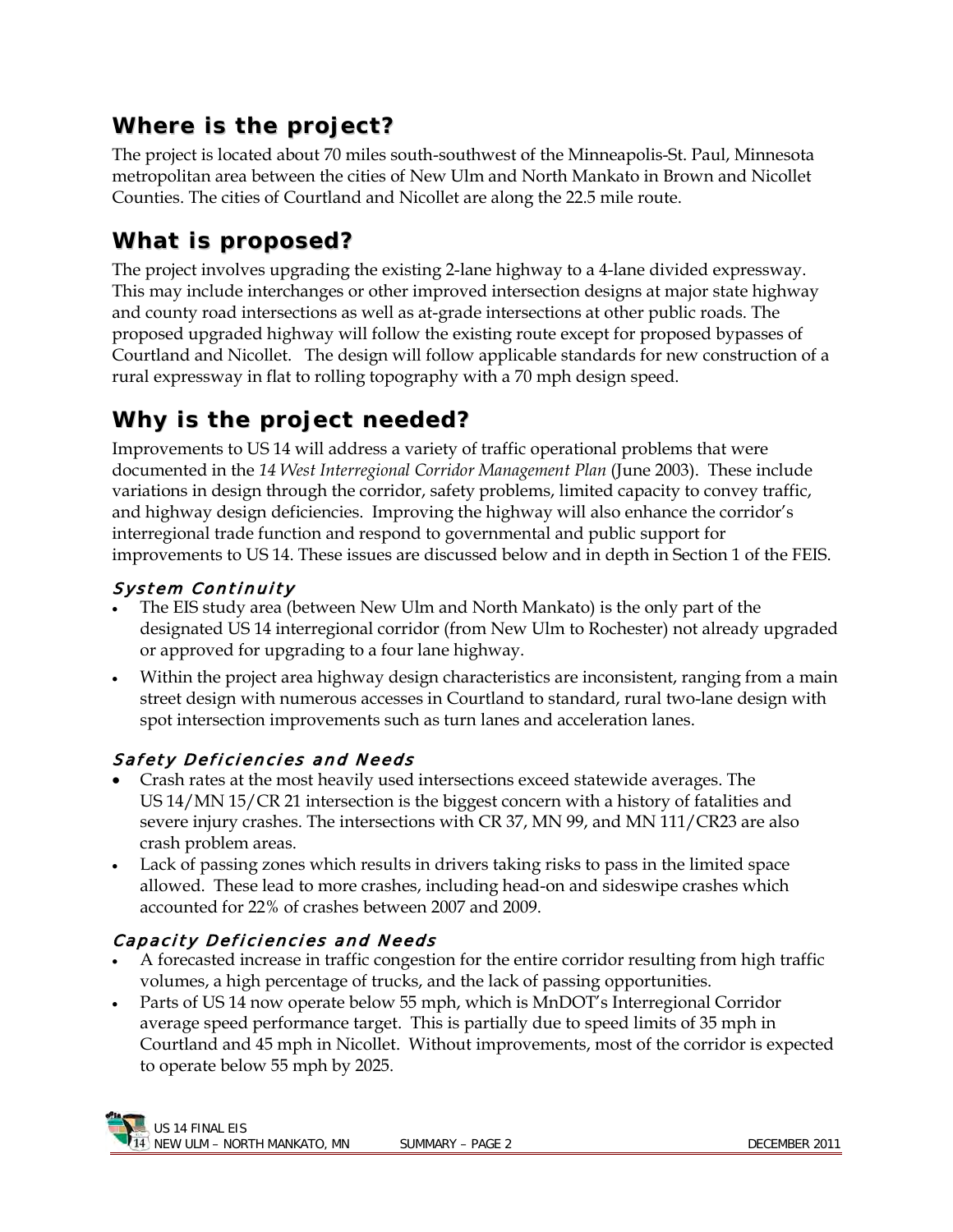- Increasing traffic, including through-town truck traffic, will have a continuing and increasing adverse impact on the growing communities of Courtland and Nicollet.
- Multiple intersections are at high risk for requiring traffic signals, which would further reduce average speed.

### Highway and Bridge Design Deficiencies and Needs

- Limited sight distance at CR 21 and CR 37 gives entering vehicles warning of approaching vehicles;
- Skewed intersections at numerous intersections increase the risk of entering vehicles' drivers failing to see oncoming traffic;
- Lack of left turn lanes at numerous intersections requires turning vehicles to wait in the through lane, increasing risk of crashes and limiting mainline speeds;
- A large number of accesses per mile which statistically correlates with higher crash rates and reduces average speeds and may be partially responsible for the greater than average crash rates on this corridor;
- The Minnesota River Bridge is two lanes. The bridge is rated as structurally deficient and functionally obsolete and will be more than 50 years old by the time highway improvements are made. Since the highway on both ends of the bridge will be four lanes, not expanding the bridge would create a bottleneck effect as traffic transitions from four lanes on both bridge ends.

# **What alternat ives were considered in the EIS?**

The project needs shaped the development of viable improvement alternatives. Many alternatives were considered in the *14 West Interregional Corridor Scoping Document* (March 2003). These were reduced to the most promising in the *14 West Interregional Corridor Scoping Decision Document* (May 2003) and the *Amended Scoping Decision Document* (October 2005). Those that remained were studied in depth in the EIS. This section provides an overview of the alternatives that are described in detail in Section 2 of the FEIS.

### **The " No Buil d" Al t er nat i ve pr ovi ded t he bas eline.**

The No Build Alternative served as a baseline for comparison to the Build Alternatives. Improvements under this alternative are limited to normal pavement maintenance, spot traffic operational improvements, and minor safety improvements. The No Build Alternative retains the existing roadway's current physical characteristics, curvature, and typical section (i.e., pavement and shoulder width). Routine maintenance is the only planned construction, which typically includes pavement resurfacing or patching and minimal safety enhancements.

# **The "Buil d" Al t er nat i ves diff er ed by hi ghway l oc at i on.**

The Build Alternatives evaluated in the EIS consisted of corridor locations, or alignments, that were refined through an extensive study process (see Section 2 of the FEIS and the Project Website for more information). All Build Alternatives were designed as 4-lane divided highways. Two-lane alternatives were eliminated from consideration during the scoping process because a two lane highway would not fully address existing and future safety and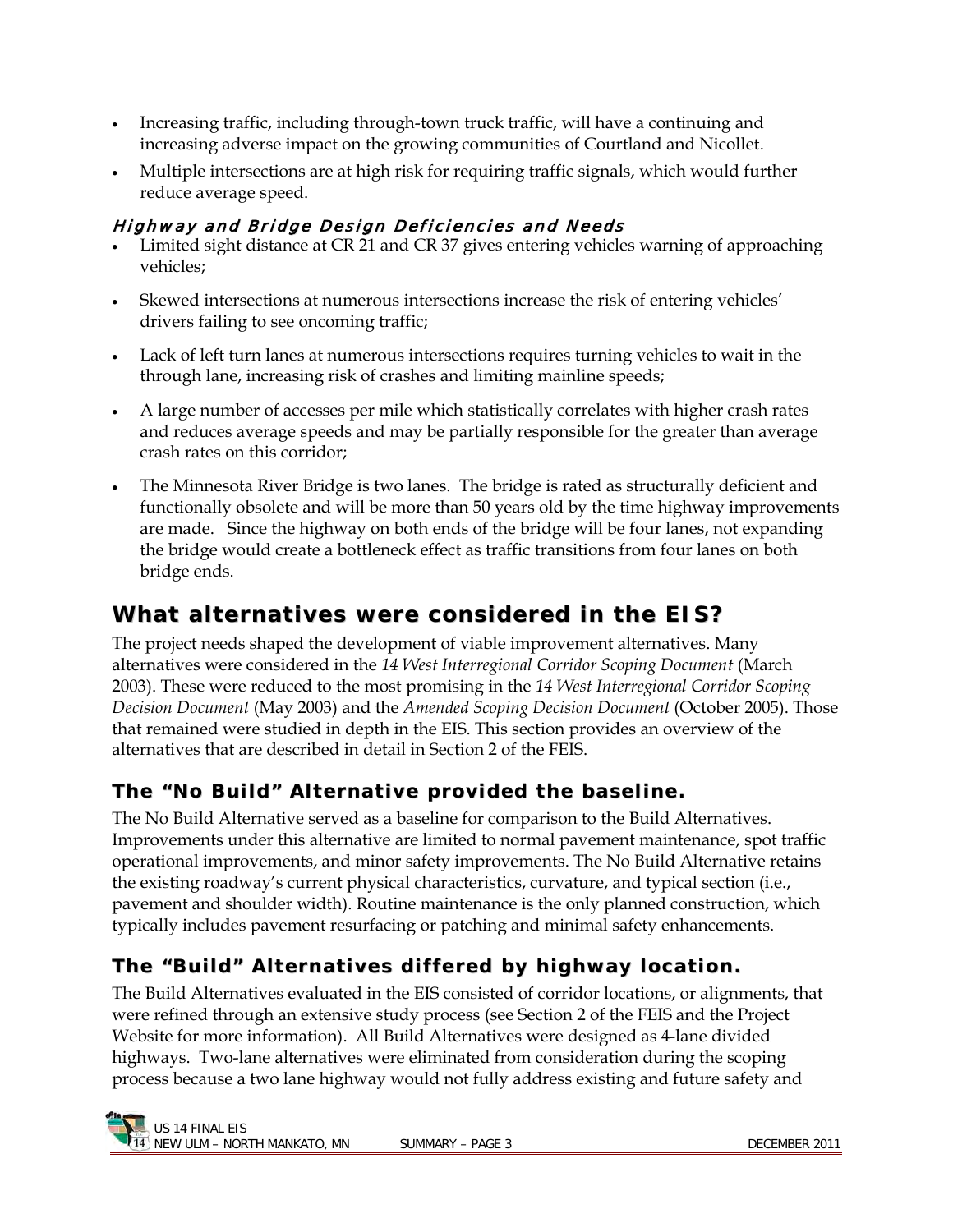traffic operation problems. Also, the two-lane configuration would not have provided for system continuity, as discussed above.

Exhibit F-S-1 (at the end of this Summary) shows the US 14 study area, including the alternative corridor locations which were evaluated in detail. For reader clarity, the overall project has been divided into West and East Study Sections with CR 12 on the west side of Courtland as the border between them. Brief descriptions of the Build Alternatives in each Study Section follow below. All of the alternatives included the following features:

- Four intersections requiring special designs—specifically, where US 14 meets: MN Highway 15 near New Ulm, CR 37 near New Ulm, CR 24 in Courtland, and MN 111/CR 23 in Nicollet. Interchanges were considered for analyzing impacts as they provide the ultimate long term solution to safely manage increasing traffic at the major crossroads*.* If interchanges are not yet indicated at the time of construction other at-grade intersection designs will be considered, including standard stops on the minor roads, roundabouts, or restricted crossing U-turns.
- All alternatives included bypasses of Courtland (one route) and Nicollet (four alternative routes). At these locations, bypasses are needed to maintain or improve mobility and safety while avoiding substantial adverse community impacts.
- Consolidated access points at intersections and driveways—specifically, there would be fewer public road access points and limited private access.

**Al t er nat i ves f r om New Ul m t o Cour t l and ( West St udy Sec t i on)** All alternatives in the West Study Section included expansion of the US 14 Minnesota River Bridge from two to four lanes. Prior studies, including an origin destination survey completed for the US 14 Comprehensive Management Plan, found no need to change the river crossing location.

In the EIS the West Study Section included one alternative that used existing US 14 (W1), one on the bluff top (W2), and one that was a combination (W3).

Alternative W1 has been selected as the Preferred Alternative

Beyond the bridge, three alternative alignments were considered for US 14:

- **Preferred Alternative W1. Existing US 14/Minnesota River Alignment**—Alternative W1 has been selected as the Preferred Alternative in the West Study Section. The Preferred Alternative W1 follows existing US 14 from the Minnesota River to a point west of Courtland, where it leaves the existing highway to bypass Courtland to the north. This alternative maximizes use of existing US 14. The design and operation is constrained by its location between the bluff and the Minnesota River and by existing development adjacent to the highway.
- **Alternative W2. Top-of-Bluff Alignment**—Alternative W2 would have departed existing US 14 at the MN 15 intersection and climbed to the top of a prominent bluff approximately 150 feet above the existing highway elevation. The Alternative W2 corridor then followed an entirely new alignment along the top of the bluff to a point west of Courtland, where it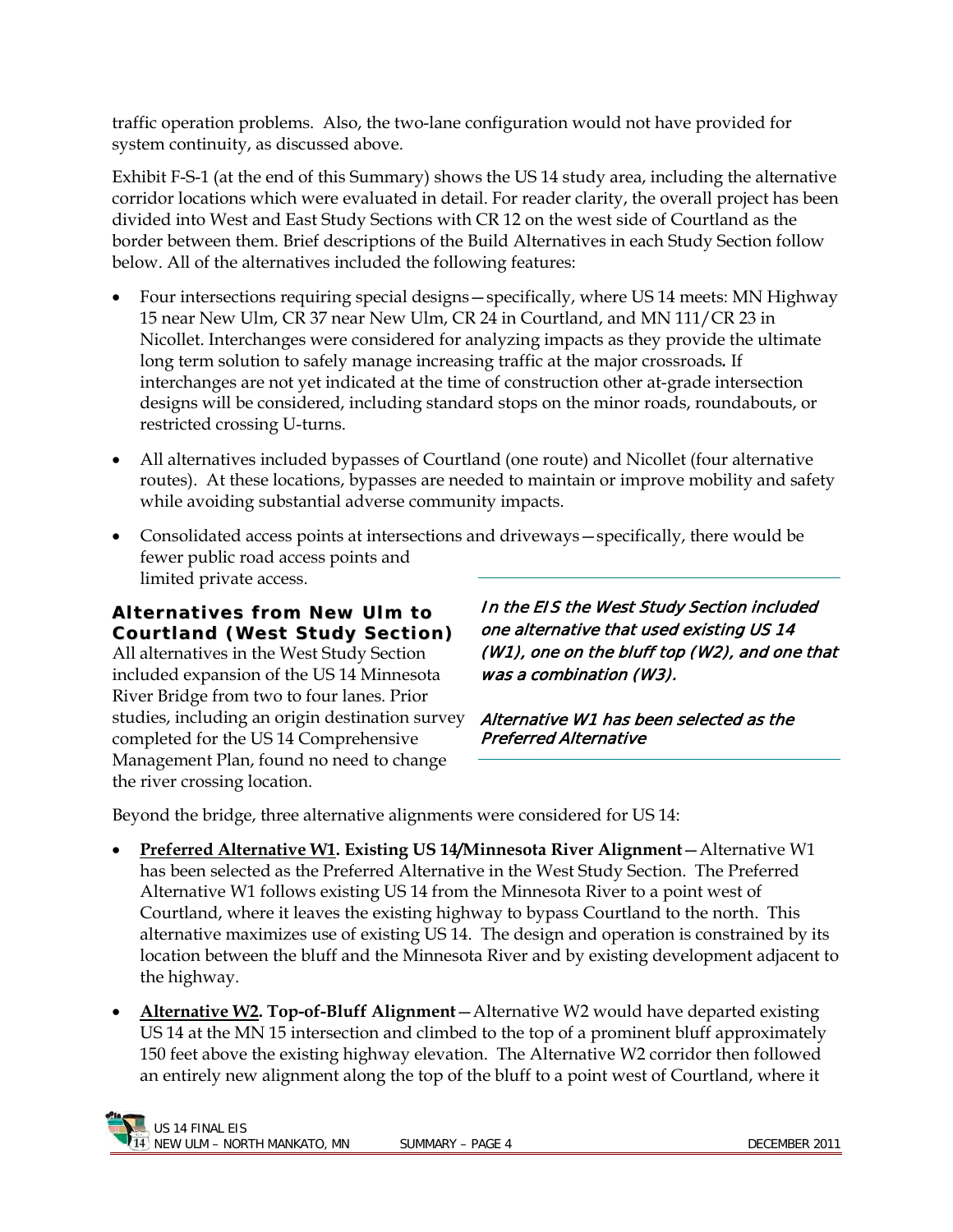bypassed Courtland to the north. Alternative W2 included a steep grade where it would climb the bluff, as well as a substantial bluff cut.

• **Alternative W3. River/Bluff Combination Alignment**—Alternative W3 was a combination of Alternatives W1 and W2. It was developed to utilize the existing highway between the US 14 Minnesota River Bridge and CR 37 then climb the bluff and follow the route for Alternative W2.

#### Alternatives from Courtland to Nicollet (East Study Section)

All alternatives in the East Study Section included a north Bypass of Courtland. Access to

Courtland is proposed to be at an interchange at an extension of CR 24 up the slope north of the city. While other bypass corridors were studied in this area, this route provided the best overall choice, due to its location near the community and the ability to reduce environmental impacts farther north, especially wetlands and farmland.

All eastern Build Alternatives included expansion of existing US 14 from approximately 478th Street (southeast of Nicollet) to CR 6 at the eastern end of the study area.

The East Study Section included three alternatives (E1, E2, and E3) that bypassed Nicollet just south of the existing developed area, each with two access location options: at CR 23 or connecting to a rerouted MN 99 on the east side of Nicollet. Alternative E4 connected with CR 23 about one mile south of existing US 14.

Alternative E1 with a access at CR 23 has been selected as the Preferred Alternative

Between the Courtland bypass and the common alignment east of Nicollet, four alternatives were considered in the EIS for the bypass of Nicollet:

- **Preferred Alternative E1. Nicollet Near South Bypass Alignment**—Alternative E1 has been selected as the Preferred Alternative. It makes the most use of existing US 14 from Courtland to Nicollet, thereby minimizing farmland impacts. Alternative E1 then bypasses Nicollet to the south. The Preferred Alternative includes providing access to Nicollet at CR 23 and accounts for the impacts of a possible interchange.
- **Alternative E2. Nicollet South Bypass South of Swan Lake WMA Alignment** Alternative E2 was proposed to avoid the Swan Lake WMA to the south. It also avoided a number of residential properties along existing US 14. In Nicollet it was similar to Alternative E1 with two access location options.
- **Alternative E3. Nicollet South Bypass Section Line Alignment**—Alternative E3 was proposed to further avoid residential properties and property severances by following a section line. It also helped to avoid impacts to the Swan Lake WMA. In Nicollet, it was similar to Alternatives E1 and E2 with two access location options.
- **Alternative E4. Nicollet Far South Bypass**—Alternative E4 was proposed to bypass Nicollet much farther to the south, connecting to CR 23 about one mile south of existing US 14. West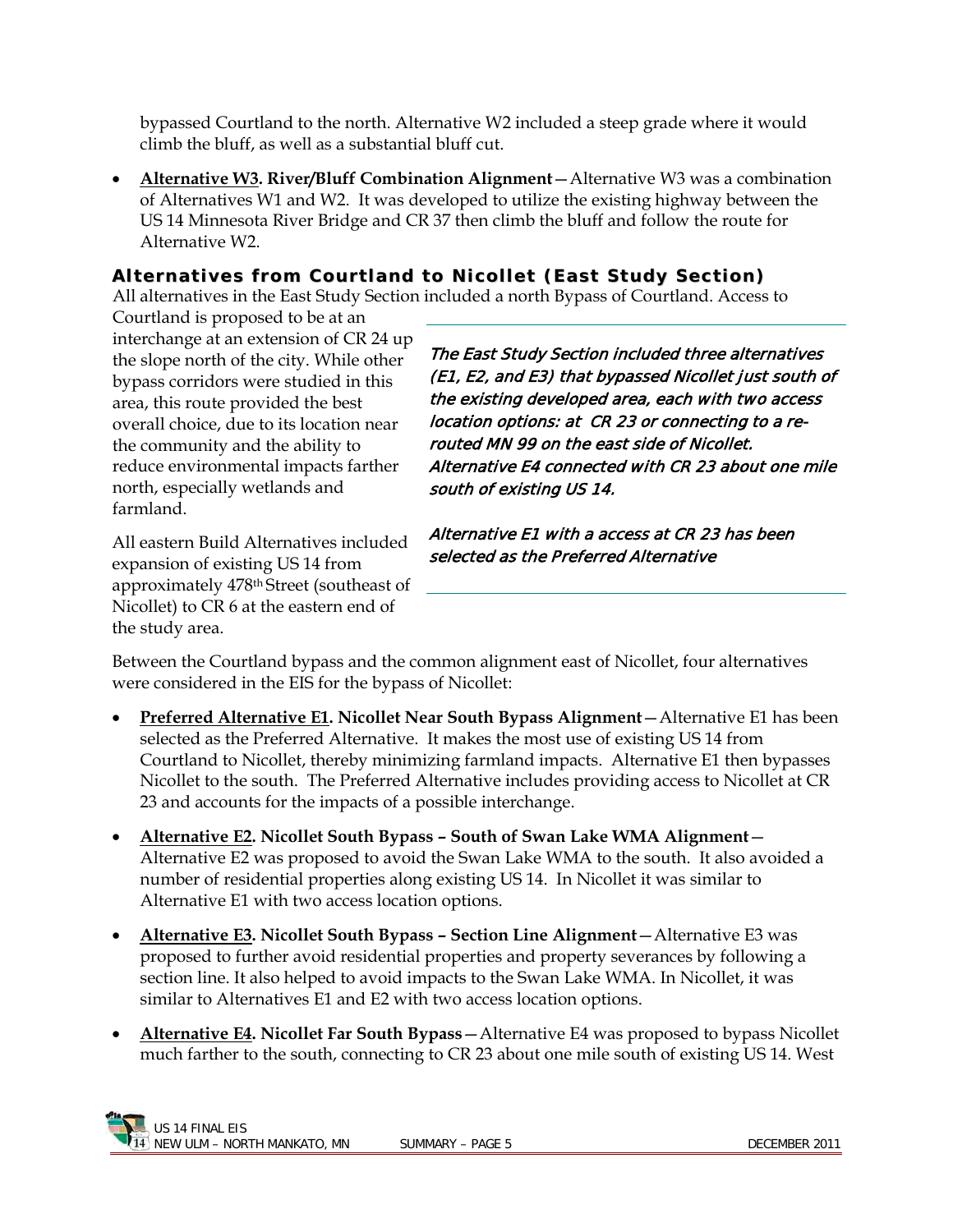of Nicollet it was the same as Alternative E3. Alternative E4 included only one proposed access location at CR 23.

# **Is there a Preferred Alternat ive?**

Yes. Following a thorough analysis of transportation benefits, consideration of potential environmental impacts, and input from the public and agencies, FHWA and MnDOT have identified a Preferred Alternative for the project. The Preferred Alternative consists of Alternative W1 in the west project segment and Alternative E1 in the east project segment. The Preferred Alternative is the best overall choice meeting identified project needs while providing the best overall balance of reducing environmental impacts.

# **Why is the Preferred Alternat ive preferred?**

By remaining on the existing alignment in the West Study Section, the Preferred Alternative avoids major bluff cuts in environmentally sensitive areas and saves money by crossing Heyman's Creek at a location that will not require long bridges. It also greatly reduces impacts to farmlands. While it has more floodplain and wetland impacts, upgrading on the existing route (which would remain in place for access and as a collector road even if a different alternative was selected) allows for improved water quality through treating the runoff. It also most effectively connects traffic generators along the corridor.

In the East Study Section the Preferred Alternative provides the best balance between farmland and wetland impacts while responding to the interests of the City of Nicollet to have access close to existing development. It also reduces long term maintenance by utilizing the existing route as much as possible instead of introducing another highway parallel to the existing eastwest roads.

# **What are the ant icipated project impacts?**

One of the primary purposes of an EIS is to document the social, economic and environmental impacts of a proposed action. Section 3 of the DEIS identifies the potential impacts for all the alternatives. Much of that information is reproduced in Section 3 of the FEIS, but more detail is provided on the impacts of the Preferred Alternative. Table F-S-1 (Summary – Pages 10-12) and the discussion below summarize the FEIS information.

### **I mpact s t o Tr ans por t at i on, Land Us e, and Communi t i es**

The first broad impact category in the FEIS Summary discusses how US 14 relates to people, both those who drive on the highway and those who live nearby. The No Build Alternative would continue the trend of increasing transportation problems, such as congestion and crashes, and the resulting economic consequences. Properties and development adjacent to existing US 14 would also be affected by increasing traffic, especially in Courtland and Nicollet.

### West Study Section

In this section of the project, the alternatives differed primarily in relation to the Minnesota River valley. The Preferred Alternative (western Alternative W1) made more use of the existing highway and reduced impacts to agricultural land uses. The Preferred Alternative west of CR 37 is constrained by the Minnesota River and bluff. This section of the Preferred Alternative will include a narrow median with a median barrier. The goal will be to have as narrow a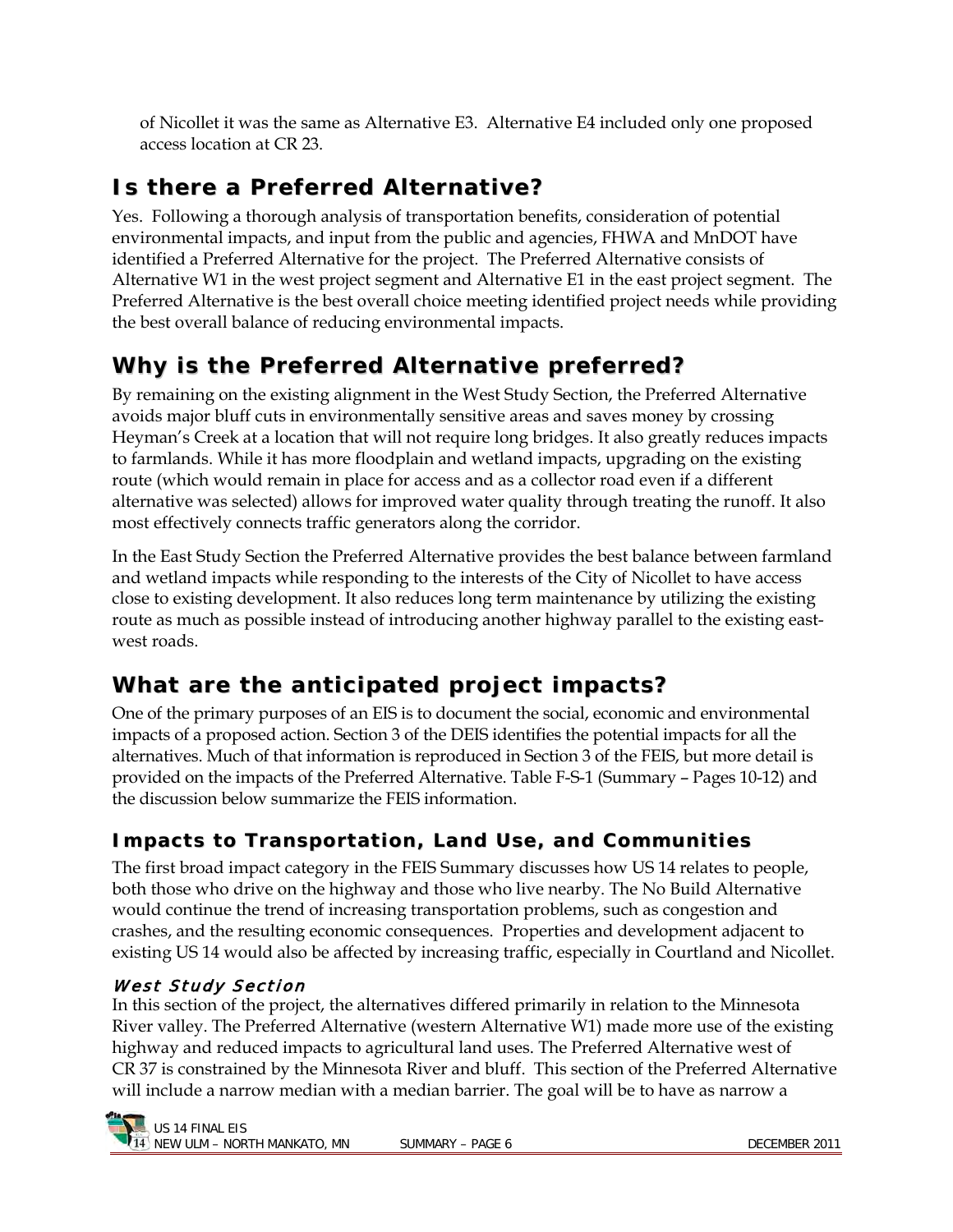median as possible, consistent with safety and sound engineering practice, to minimize environmental impacts.

While the top-of-bluff alignment (Alternative W2 and parts of Alternative W3) would have reduced residential relocations and access issues, especially at Minnesota Valley Lutheran High School and residential areas, it would have required steeper grades for US 14 traffic, necessitated construction of long bridges over Heyman's Creek, and affected much more farm land.

### East Study Section

In the east segment, the Preferred Alternative (as well would Alternatives E2 and E3) will provide convenient interchange access near existing development in Nicollet. Being located on existing US 14, the Preferred Alternative provides less opportunity to limit direct highway access from local residences and businesses. Alternatives E2, E3, and E4 would have reduced access issues and impacts to existing buildings.

The Preferred Alternative will cause less impact to agricultural land and operations than any of the other alternatives. It impacts the fewest agricultural parcels, results in the fewest severances (tied with Alternative E2) and has the least acquisition of agricultural land. The Preferred Alternative results in the least amount of prime farmland and total acres being acquired.

Alternative E4, being about one mile south of existing US 14 in Nicollet, was much less convenient to the local community and other state highways.

### **I mpact s t o Wat er Feat ur es and Nat ur al Res ourc es**

This impact category considers the Minnesota River valley, wetlands, and other natural resources. The No Build Alternative would have avoided most impacts to these resources, but would have resulted in reduced mobility and other adverse social and economic impacts as discussed above.

#### West Study Section

Natural resources associated with the Minnesota River Valley include floodplains, wetlands, and wooded bluff slopes that are subject to erosion when disturbed. The Preferred Alternative, by using the existing highway, reduces overall environmental impacts (especially to the wooded bluffs) compared to a road on new alignment, but it does result in more floodplain and wetland impacts compared to Alternative W2 that cuts up through the bluff.

#### East Study Section

The Swan Lake Wildlife Management Area (WMA) is a natural resource area located just west of Nicollet along existing US 14. US 14 currently goes through part of the WMA. The Preferred Alternative will expand the existing US 14 cross section within the WMA, affecting approximately six acres. By being located further to the south, other Alternatives had less direct impact to the -WMA.

The Preferred Alternative will impact approximately three more acres of wetlands than Alternative E4, but will have fewer wetland impacts than the other alternatives considered. Conversely, Alternative E4 would have the most county ditch crossings.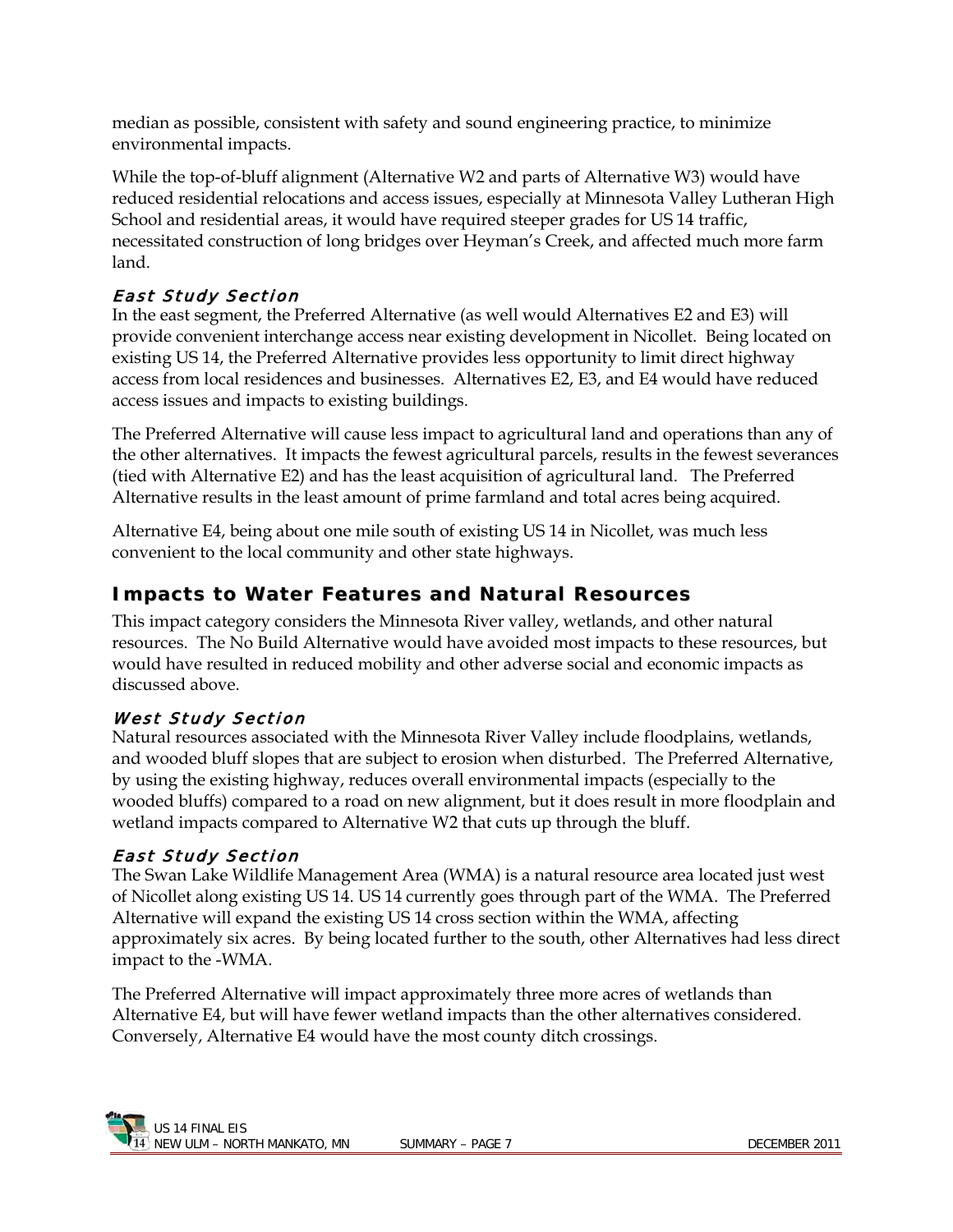### **I mpact s t o Vis ual Quali t y and Hist or ic Pr oper t i es** West Study Section

Other key issues among the Build Alternatives on the west end of the project included visual impacts and impacts to historic resources. Visual impacts would have been most pronounced with Alternative W2 and W3 as a substantial bluff cut and woodland clearing would have been required where US 14 would climb the bluff and transition into an interchange area. This would have involved a cut of 65 feet, fill of 30 feet, and a bluff top cut width of 533 feet where MN 15 climbs the bluff and a cut of 50 feet, fill of 20 feet, and a bluff top cut width of 442 feet at CR 37. The Preferred Alternative minimizes visual impacts by avoiding the bluff cuts.

Sites and buildings covered by Section 106 of the National Historic Preservation Act are commonly found in Minnesota. The Preferred Alternative will have an adverse effect on five such sites. The effects of the other western alternatives would be similar.

#### East Study Section

In the East Study Section, the Preferred Alternative will impact two historic properties. One of these would be avoided by Alternatives E3 and E4.

### **How will the project be managed to minimize or compensate for adverse effects?**

Section 3 of the FEIS, *Affected Environment, Environmental Consequences, and Mitigation Measures*, contains discussions of how impacts will be mitigated. Mitigation refers to instances where adverse impacts can be reduced through avoidance of a resource, minimizing the impact to a resource, the replacement of a resource, enhancement of similar resources, or through compensation or special programs. Examples of mitigation measures include but are not limited to:

- Compensation for acquisition of property and for residential or business relocations. Under both Federal and State law and rule, compensation must include the fair market value of any property acquired, reasonable allowances for moving expense, and a variety of other features.
- Mitigation for wetland impacts. Typically, more wetland acreage must be either restored or created than would be lost due to project impacts. The presence of the Swan Lake WMA along the US 14 corridor provides an opportunity to integrate a portion of the wetland mitigation with the mission of the WMA.
- Water runoff retention and treatment to reduce potential impacts on river flows or water quality.
- Documentation of historic properties adversely affected by the project.
- Special design measures, such as roadside plantings, to reduce adverse visual impacts or to enhance the environment of any potentially affected communities, including areas outside the incorporated areas of Courtland and Nicollet.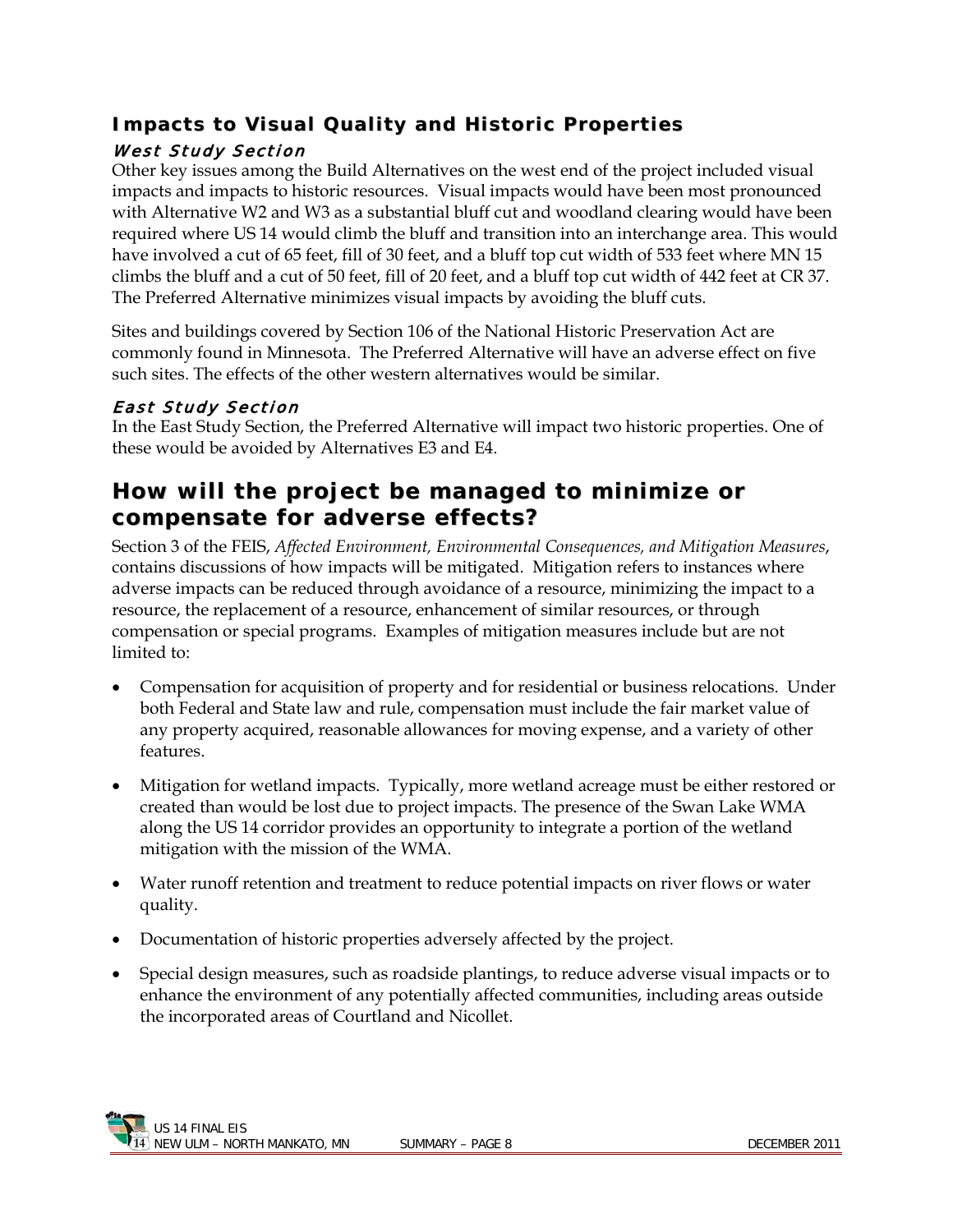# **What regulat ions apply to this project?**

The planning, agency coordination, public involvement, and impact evaluations for this project are being conducted in accordance with the both the National and Minnesota Environmental Policy Acts (NEPA and MEPA), the Clean Water Act, the Clean Air Act, state and federal Executive Orders regarding wetland and floodplain protection and environmental justice, the Fish and Wildlife Coordination Act, the Endangered Species Act, the National Historic Preservation Act, and other federal and state laws, policies, and procedures for environmental impact analyses and preparation of environmental documents. A complete list of the agencies consulted in developing the DEIS and FEIS for the project is provided in Section 4.2.6 *Comments and Coordination.* A list of permits and approvals that will be obtained prior to construction is provided in Section 3.19, *Permits and Related Approvals.*

# **What 's next?**

The Preferred Alternative described in this FEIS will likely be constructed as a series of projects with logical end points over the course of many years. Some features of the Preferred Alternative, such as interchanges, may not be built with the initial construction, but are viewed as the ultimate, long term build out. Cost effective interim measures or enhanced designs that have less impact may be substituted for elements of the Preferred Alternative in order to maximize the benefits of the project relative to its costs.

The US 14 Minnesota River Bridge at New Ulm is proposed to be replaced in 2018 with funding provided by the Minnesota Legislature in 2008. The replacement structure will be a four-lane bridge.

No other projects along the corridor currently have funding identified in any specific timeframe.

Knowledge of the proposed location for the Preferred Alternative can serve as a basis for local governments to steer development away from future right of way. Also, with a completed FEIS the project could be accelerated should funding become available.

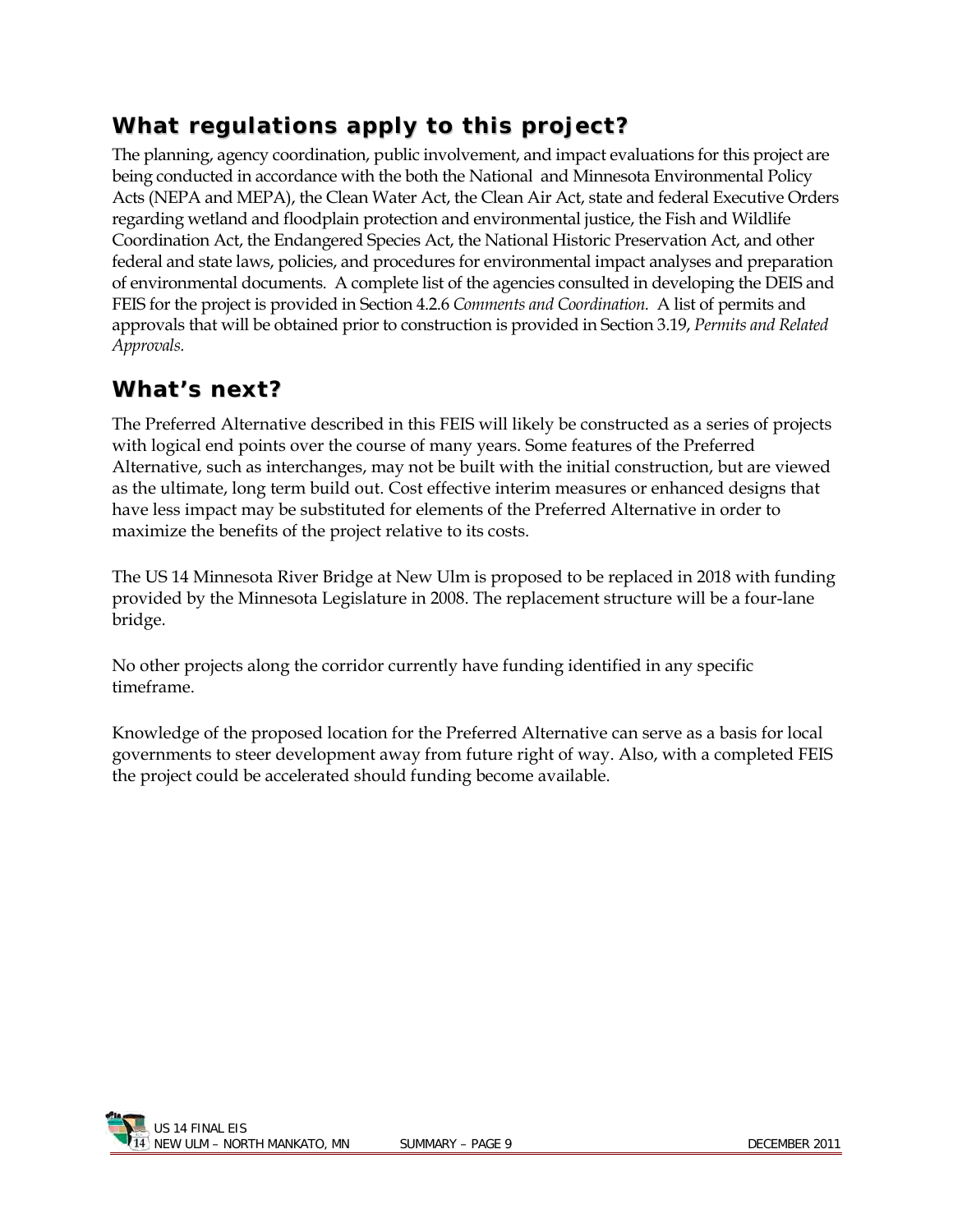**Table F-S-1** Environmental Impact Summary

|                                                                                                                                                                                                                                                                                                 |                         | <b>Build Alternatives - West</b> |                        | <b>Build Alternatives - East</b> |                  |                        |                        |             |                                |                                                                                                                                                                           |  |
|-------------------------------------------------------------------------------------------------------------------------------------------------------------------------------------------------------------------------------------------------------------------------------------------------|-------------------------|----------------------------------|------------------------|----------------------------------|------------------|------------------------|------------------------|-------------|--------------------------------|---------------------------------------------------------------------------------------------------------------------------------------------------------------------------|--|
| <b>Impact Categories</b>                                                                                                                                                                                                                                                                        | <b>No-Build</b><br>Alt. | Pref.<br>Alt.<br>W1              | Alt.<br>W <sub>2</sub> | Alt.<br>W3                       | Pref.<br>Alt. E1 | Alt.<br>E <sub>2</sub> | Alt.<br>E <sub>3</sub> | Alt.<br>E4  | <b>Preferred</b><br>Alt. Total | <b>Remarks</b>                                                                                                                                                            |  |
| <b>Project Length</b>                                                                                                                                                                                                                                                                           |                         |                                  |                        |                                  |                  |                        |                        |             |                                |                                                                                                                                                                           |  |
| US 14 Length (mi.)                                                                                                                                                                                                                                                                              | 22.6                    | 6.7                              | 7.0                    | 6.9                              | 15.6             | 15.4                   | 15.4                   | 15.1        | 22.3                           |                                                                                                                                                                           |  |
| Relocations, Agricultural Parcel Severances, and Land Acquisition -[Note: Bracketed numbers show impacts for optional MN 99 realignment that<br>has been rejected. Although it was also an option for E1 it is not part of the Preferred Alternative and the impacts are therefore not listed]. |                         |                                  |                        |                                  |                  |                        |                        |             |                                |                                                                                                                                                                           |  |
| <b>Residential Relocations</b><br>(no.)                                                                                                                                                                                                                                                         | $\Omega$                | 9                                | 5                      | 6                                | 4                | 4[5]                   | 4[5]                   | 4           | 13                             | Relocations include residences that<br>fall within preliminary right of way<br>limits, those within 85' of the right of<br>way, and those where access may<br>be an issue |  |
| Business/Other<br>Relocations (no.)                                                                                                                                                                                                                                                             | $\Omega$                | 3                                | 3                      | 3                                | $\overline{2}$   | $\Omega$               | $\overline{0}$         | $\Omega$    | 5                              | Same as for residences.                                                                                                                                                   |  |
| <b>Agricultural Parcel</b><br>Impacts (no.)                                                                                                                                                                                                                                                     | $\Omega$                | 12                               | 24                     | 18                               | 27               | 30 [36]                | 39[46]                 | 50          | 39                             | These estimates do not include<br>parcels already affected by existing                                                                                                    |  |
| <b>Agricultural Severances</b><br>(no. of parcels split)                                                                                                                                                                                                                                        | $\Omega$                | $\mathbf{1}$                     | 12                     | 15                               | 17               | 17[22]                 | 24[18]                 | 25          | 18                             | US 14. Parcels currently being<br>farmed, but located within municipal<br>boundaries were not included.                                                                   |  |
| Agricultural Land<br>Acquisition (acres)                                                                                                                                                                                                                                                        | $\Omega$                | 145                              | 300                    | 260                              | 435              | 480<br>$[515]$         | 550<br>$[590]$         | 565         | 580                            |                                                                                                                                                                           |  |
| <b>Residential Land</b><br>Acquisition (acres)                                                                                                                                                                                                                                                  | 0                       | 25                               | 35                     | 25                               | 60               | 60 [55]                | 50[45]                 | 40          | 85                             |                                                                                                                                                                           |  |
| <b>Commercial and Quarry</b><br>Acquisition (acres)                                                                                                                                                                                                                                             | $\mathbf 0$             | 16                               | 16                     | 14                               | $\overline{2}$   | 0[0]                   | 0[0]                   | $\mathbf 0$ | 18                             |                                                                                                                                                                           |  |

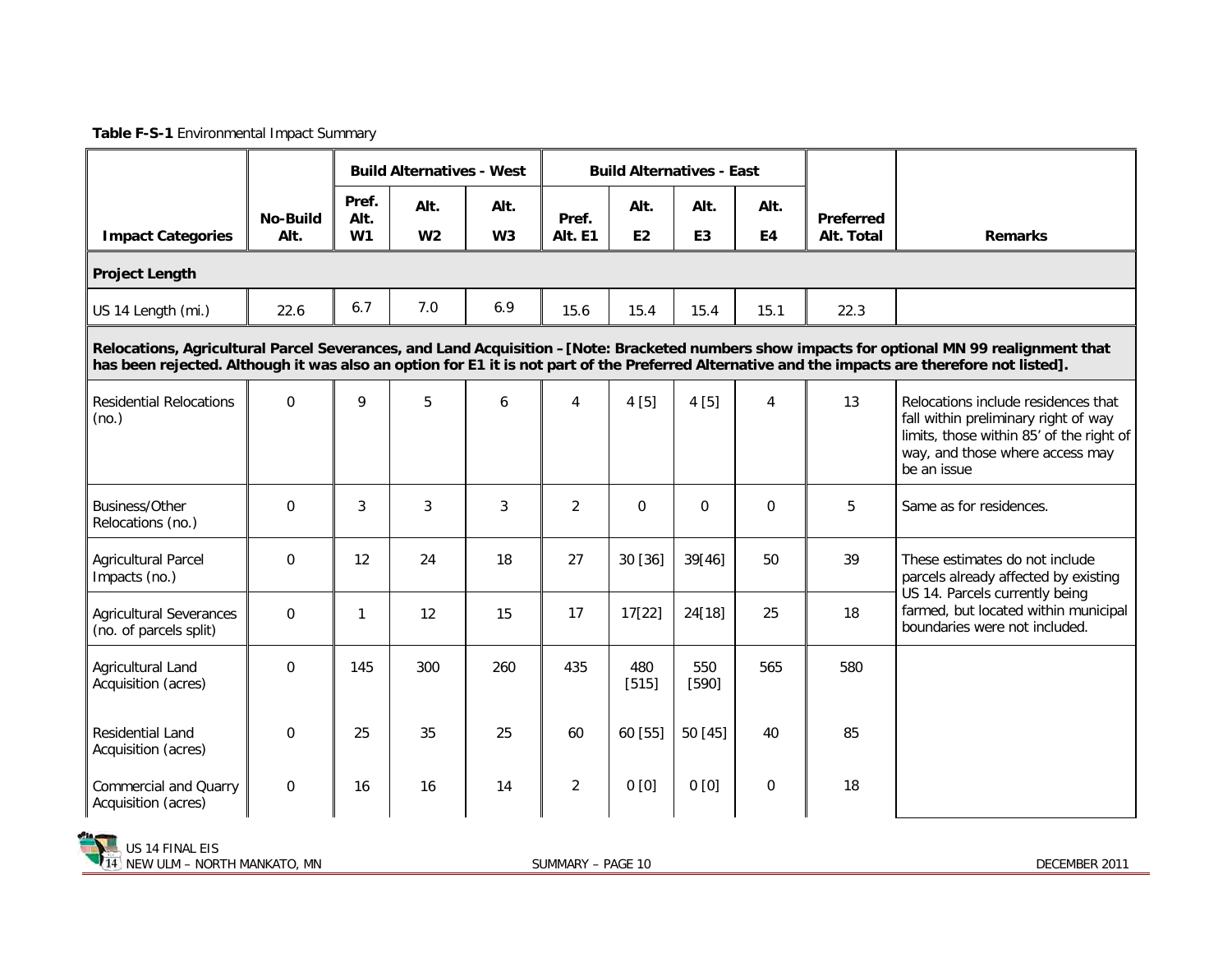**Table F-S-1** Environmental Impact Summary

|                                                                        |                         | <b>Build Alternatives - West</b> |                        |                        | <b>Build Alternatives - East</b> |                   |                        |                |                         |                                                                                               |
|------------------------------------------------------------------------|-------------------------|----------------------------------|------------------------|------------------------|----------------------------------|-------------------|------------------------|----------------|-------------------------|-----------------------------------------------------------------------------------------------|
| <b>Impact Categories</b>                                               | <b>No-Build</b><br>Alt. | Pref.<br>Alt.<br>W1              | Alt.<br>W <sub>2</sub> | Alt.<br>W <sub>3</sub> | Pref.<br>Alt. E1                 | Alt.<br><b>E2</b> | Alt.<br>E <sub>3</sub> | Alt.<br>E4     | Preferred<br>Alt. Total | <b>Remarks</b>                                                                                |
| Minn. Valley LHS<br>Acquisition (acres)                                | $\mathbf 0$             | 13                               | 0                      | $\mathbf 0$            | $\mathbf 0$                      | $\mathbf 0$       | 0                      | $\mathbf 0$    | 13                      |                                                                                               |
| <b>Total Land</b><br><b>Acquisition (acres)</b>                        | $\mathbf 0$             | 199                              | 351                    | 299                    | 497                              | 540<br>$[570]$    | 600<br>$[635]$         | 605            | 696                     |                                                                                               |
| <b>Natural Resources</b>                                               |                         |                                  |                        |                        |                                  |                   |                        |                |                         |                                                                                               |
| <b>Agricultural Wetlands</b><br>(acres)                                | $\Omega$                | 0.1                              | 0.0                    | 0.0                    | 1.8                              | 5.8<br>[5.8]      | 16.2<br>[13.6]         | 4.1            | 1.9                     | Farmed wetlands determined by<br>aerial photo slide review                                    |
| Non-Agricultural<br>Wetlands (acres)                                   | $\Omega$                | 13.6                             | 4.4                    | 12.2                   | 6.4                              | 7.6<br>$[7.6]$    | 0.5<br>$[0.5]$         | 0.5            | 20.0                    | Other, non-farmed wetlands                                                                    |
| Total Wetlands (acres)                                                 | $\mathbf 0$             | 13.7                             | 4.4                    | 12.2                   | 8.2                              | 13.4<br>[13.4]    | 16.7<br>[14.1]         | 4.6            | 21.9                    | Assumes impact to all acres within<br>preliminary right of way. Actual<br>impacts may be less |
| Prime Farmland (acres)                                                 | 0                       | 80                               | 195                    | 125                    | 280                              | 300<br>$[280]$    | 360<br>$[350]$         | 415            | 360                     | Prime farmland is the highest quality<br>land for farming purposes                            |
| <b>Stream Crossings</b><br>(no. of impacts)                            | $\Omega$                | 6                                | 6                      | $\overline{4}$         | 3                                | 3                 | $\overline{2}$         | $\overline{2}$ | 9                       | Includes Minnesota River for<br>alternatives W1, W2, and W3 and<br>connections to local roads |
| <b>County Ditch Crossings</b><br>(no. of impacts)                      | $\mathbf 0$             | $\Omega$                         | 0                      | $\mathbf 0$            | 3                                | 3                 | 3                      | 5              | 3                       | County Ditch crossings are mutually<br>exclusive from Stream Modifications.                   |
| 100-YR Floodplain<br>Impacts (acres)<br><b>The Contract of Section</b> | $\mathbf 0$             | 44                               | 25                     | 45                     | $\Omega$                         | $\Omega$          | $\mathbf 0$            | $\mathbf 0$    | 44                      | MN River based on 2009 Brown<br>County Flood Map                                              |

US 14 FINAL EIS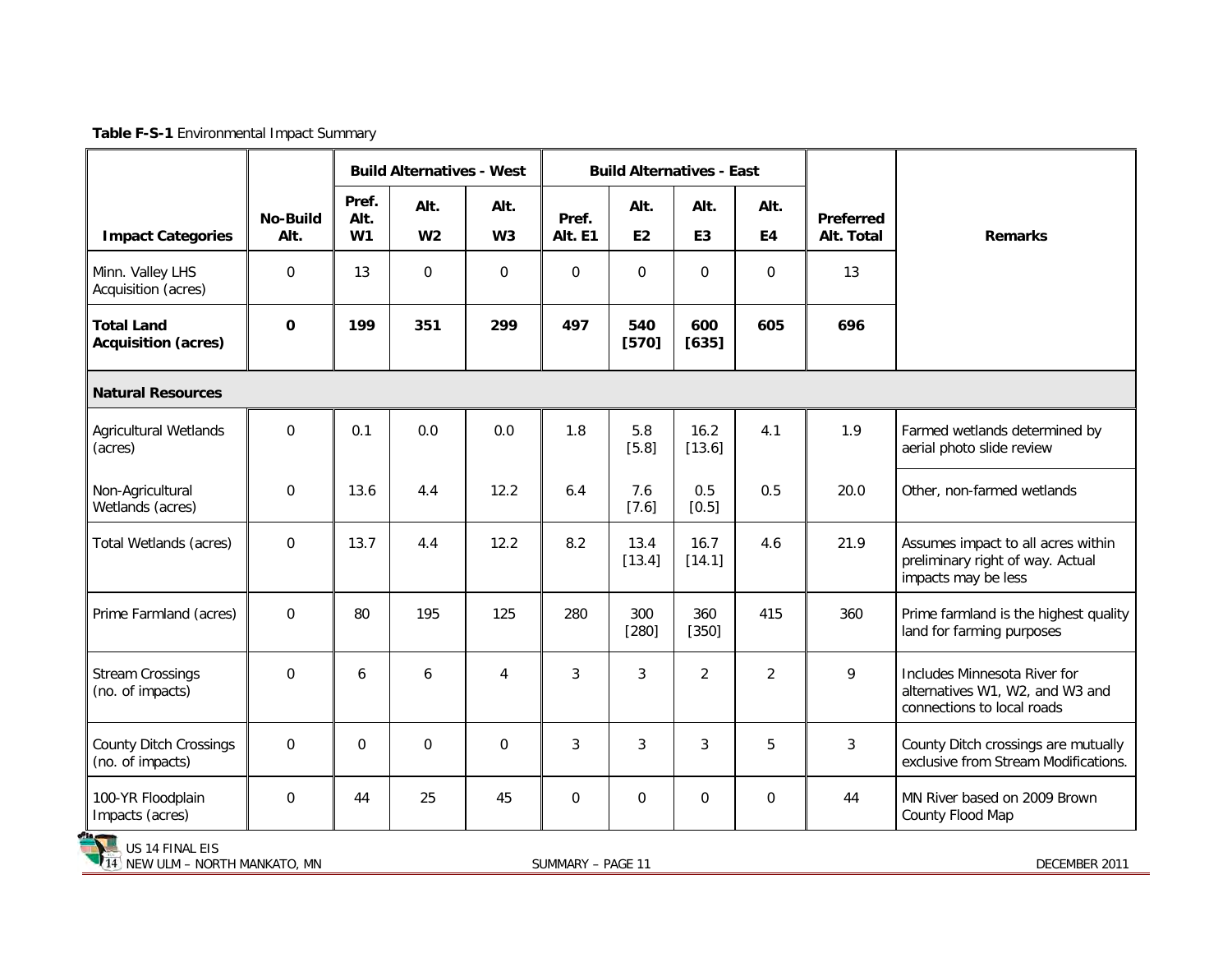**Table F-S-1** Environmental Impact Summary

|                                                                                  |                         | <b>Build Alternatives - West</b> |                        |                        |                  | <b>Build Alternatives - East</b> |                        |              |                                |                                                                                                                                                                       |
|----------------------------------------------------------------------------------|-------------------------|----------------------------------|------------------------|------------------------|------------------|----------------------------------|------------------------|--------------|--------------------------------|-----------------------------------------------------------------------------------------------------------------------------------------------------------------------|
| <b>Impact Categories</b>                                                         | <b>No-Build</b><br>Alt. | Pref.<br>Alt.<br>W <sub>1</sub>  | Alt.<br>W <sub>2</sub> | Alt.<br>W <sub>3</sub> | Pref.<br>Alt. E1 | Alt.<br>E <sub>2</sub>           | Alt.<br>E <sub>3</sub> | Alt.<br>E4   | <b>Preferred</b><br>Alt. Total | <b>Remarks</b>                                                                                                                                                        |
| Federal & State<br>Threatened &<br><b>Endangered Species</b><br>(no. of impacts) | $\Omega$                | $\Omega$                         | $\mathbf 0$            | $\Omega$               | $\Omega$         | $\mathbf 0$                      | 0                      | $\Omega$     | $\mathbf 0$                    | Coordination will be undertaken with<br>the DNR to determine if additional<br>reviews for bald eagles and<br>endangered mussels should occur<br>prior to construction |
| <b>Publicly Owned Lands</b>                                                      |                         |                                  |                        |                        |                  |                                  |                        |              |                                |                                                                                                                                                                       |
| MnDNR Swan Lake<br>Wildlife Management<br>Area Lands (acres)                     | $\Omega$                | $\Omega$                         | $\Omega$               | $\Omega$               | 6.2              | $\Omega$                         | 3                      | $\Omega$     | 6.2                            | The WMA is publicly owned but is<br>not an eligible Section 4(f) resource                                                                                             |
| Section 4(f) and Section 106 Resources                                           |                         |                                  |                        |                        |                  |                                  |                        |              |                                |                                                                                                                                                                       |
| Section 4(f) Uses                                                                | $\mathbf 0$             | 1                                | $\Omega$               | 0                      | 1                |                                  | $\mathbf 0$            | $\mathbf 0$  | $\overline{2}$                 | Heim Farmstead and WSP RR                                                                                                                                             |
| Section 106 Adverse<br>Effects                                                   | 0                       | 5                                | 5                      | 4                      | $\overline{2}$   | $\overline{2}$                   | 1                      | $\mathbf{1}$ | $\overline{7}$                 | Altman Site, New Ulm Spring, Kohn<br>Barn, Heim Farmstead, Kohn Barn,<br>WSP RR, Johnson Barn                                                                         |